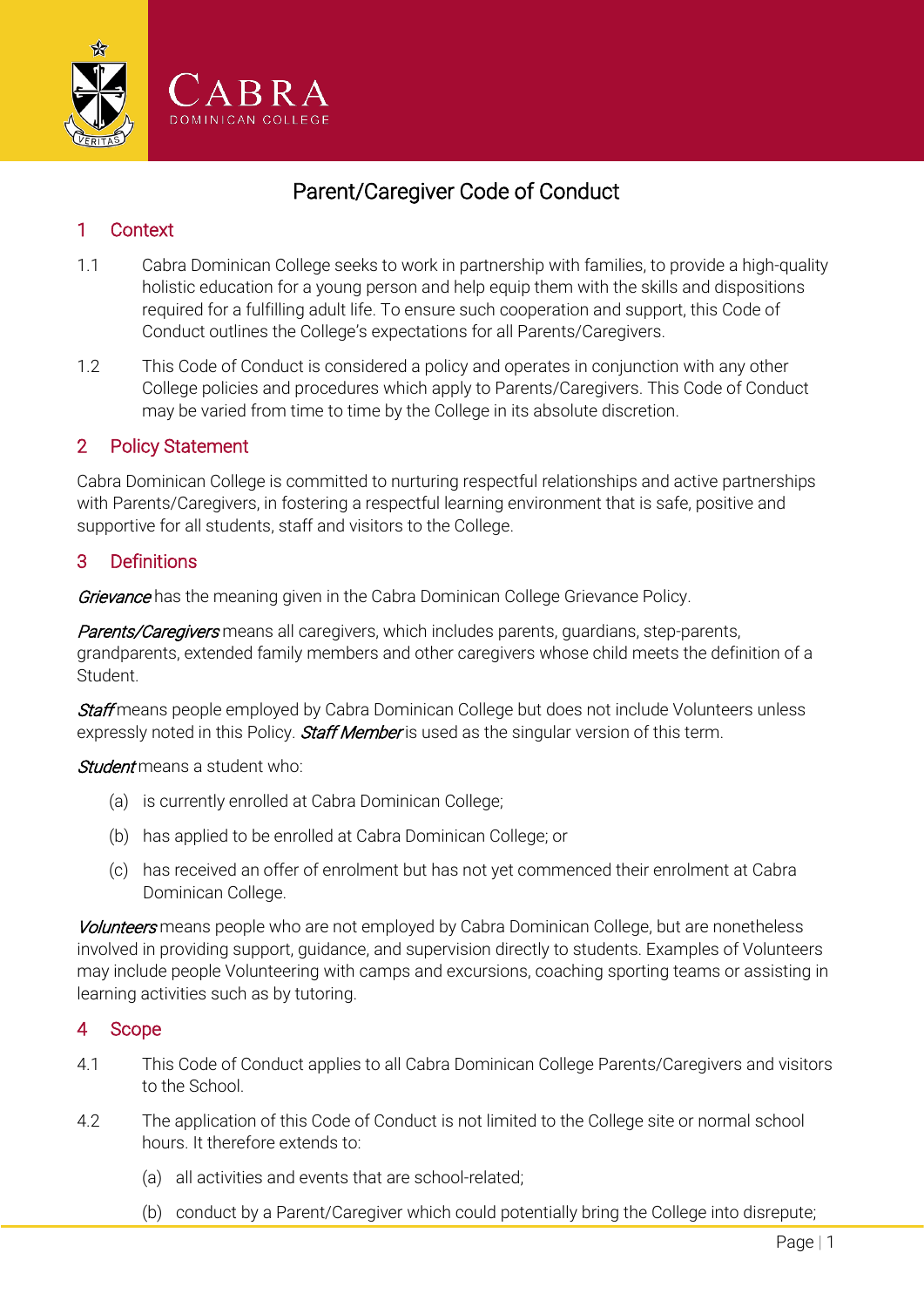

- (c) any incident of a Parent/Caregiver visiting or representing the College; and
- (d) all interactions between Staff (including Volunteers), students, visitors or Parents/Caregivers (including the online space).
- 4.3 The Code also requires that Parent/Caregiver or visitor actions do not bring the College into disrepute at any time regardless of whether the action occurs within or outside of School activities.

## 5 Principles

- 5.1 In developing this Code of Conduct, Cabra recognises that Parents/Caregivers ultimately want the best for their children.
- 5.2 Cabra expects Parents/Caregivers to recognise that Cabra must ultimately balance the interests of all of the College's stakeholders (including not only Students and Parents/Caregivers, but also Staff and their right to a safe working environment).
- 5.3 Parents/Caregivers are required to behave respectfully at all times towards Staff, Volunteers, Dominican sisters, Students, visitors and other Parents/Caregivers. This applies not only to words used, but also to tone and body language. In this context, "Respect" is intentionally a broad concept. The following is a non-exhaustive list of behaviours that are not respectful:
	- (a) bullying, intimidation, discrimination, sexual harassment, victimisation, and child abuse;
	- (b) actual or threatened aggression (including verbal aggression or aggressive body language);
	- (c) actual or threatened violence;
	- (d) sending communications, including the sending of emails and/or social media posts, which have a disrespectful tone, use aggressive language, or otherwise do not meet common expectations of courtesy;
	- (e) behaviour that causes a risk to a person's health and wellbeing;
	- (f) defamatory or disrespectful comments;
	- (g) gossip, rumour, and innuendo;
	- (h) raising one's voice, or using offensive language, while communicating; and
	- (i) age-inappropriate language when communicating with children.

## 6 Specific Parent/Caregiver Responsibilities

#### Actively and purposefully support the ethos and values of the College

- <span id="page-1-0"></span>6.1 Parents/Caregivers are expected to support the educational ethos and values of the College as articulated in the College policies and public documentation.
- <span id="page-1-1"></span>6.2 Parents/Caregivers are expected to model appropriate behaviours for their children to learn from, and work with the College as it educates and provides pastoral support to all Students.
- 6.3 Parents/Caregivers can meet the requirements set out in Claus[e 6.1](#page-1-0) and [6.2 above](#page-1-1) by:
	- (a) complying with the College's policies, procedures and directions, and ensure their children do the same;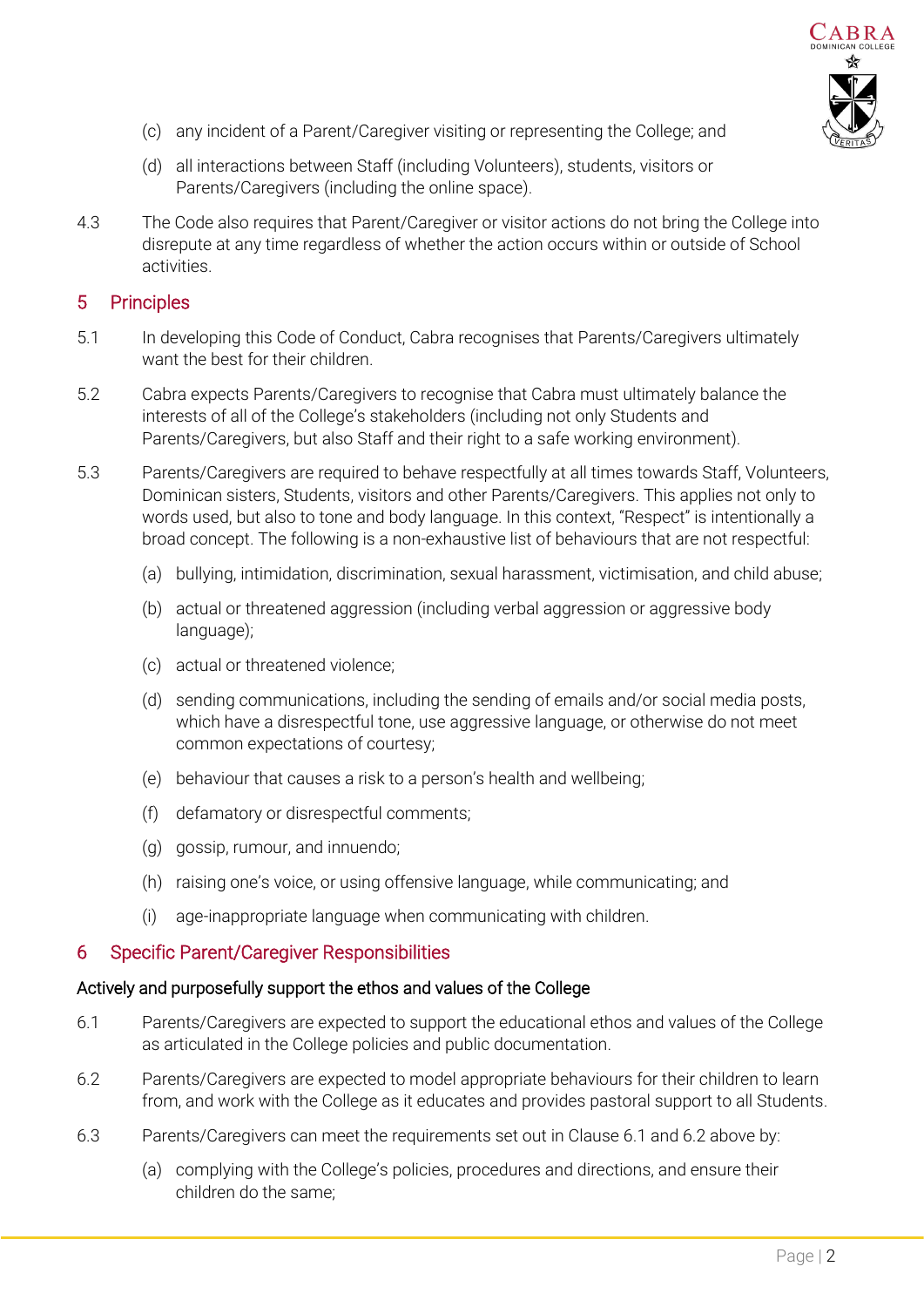

- (b) being responsive to concerns raised by the College about their own child, including by being cooperative, providing information, attending meetings and collecting students when required;
- (c) respecting that the College is inclusive and welcomes students from a variety of backgrounds, and with different needs (and demonstrating this respect to their children);
- (d) encouraging their children to actively participate in the life of the College, including in the many sporting and extracurricular activities available along with compulsory special days such as St Dominic's Day and Sports Day;
- <span id="page-2-0"></span>(e) keeping the College informed about a child's behavioural or educational needs, including by providing updated medical/learning/psychological information as it becomes available;
- (f) understanding that, notwithstanding the provision of information in Paragraph [\(e\) above,](#page-2-0)  the College will take into account such information in good faith, but the College cannot accommodate every need;
- (g) keeping the College informed about a child's parenting arrangements, including any court orders that may be in place. However, Parents/Caregivers should not involve the College in parenting disputes, or expect the College to act as the go-between for estranged Parents/Caregivers;
- (h) completing forms and provide permissions in a timely manner when requested to do so by the College;
- (i) recognising the damage that gossip can do within a College community, and avoid unconstructive commentary (including criticism, uninformed rumour or speculation) with other Parents/Caregivers, via any medium and including by social media; and
- (j) working with relevant staff members, ultimately enabling the College to work in partnership and alleviate any issues or concerns.

## Appropriate online engagement and use of technology

- <span id="page-2-1"></span>6.4 Parents/Caregivers should be aware that their online engagement and use of technology are subject to this Code of Conduct. As such, Parents/Caregivers should:
	- (a) respect a Staff member's professional and personal boundaries, by not using their personal online presence to raise College matters or otherwise engage in disrespectful behaviour;
	- (b) not take photos, videos or other recordings of a Student other than the Parent/Caregivers own child without that Student's Parent/Caregiver's consent;
	- (c) not publish information (including personal details, contact information, images and recordings) concerning a staff member, Parent/Caregiver, Student or other member of the College community online without express consent;
	- (d) not publish information which may bring the College (or any of its Staff, Volunteers, Students, Parents/Caregivers and other members of the College community) into disrepute. This includes publishing an image or recording shows a Student behaving inappropriately;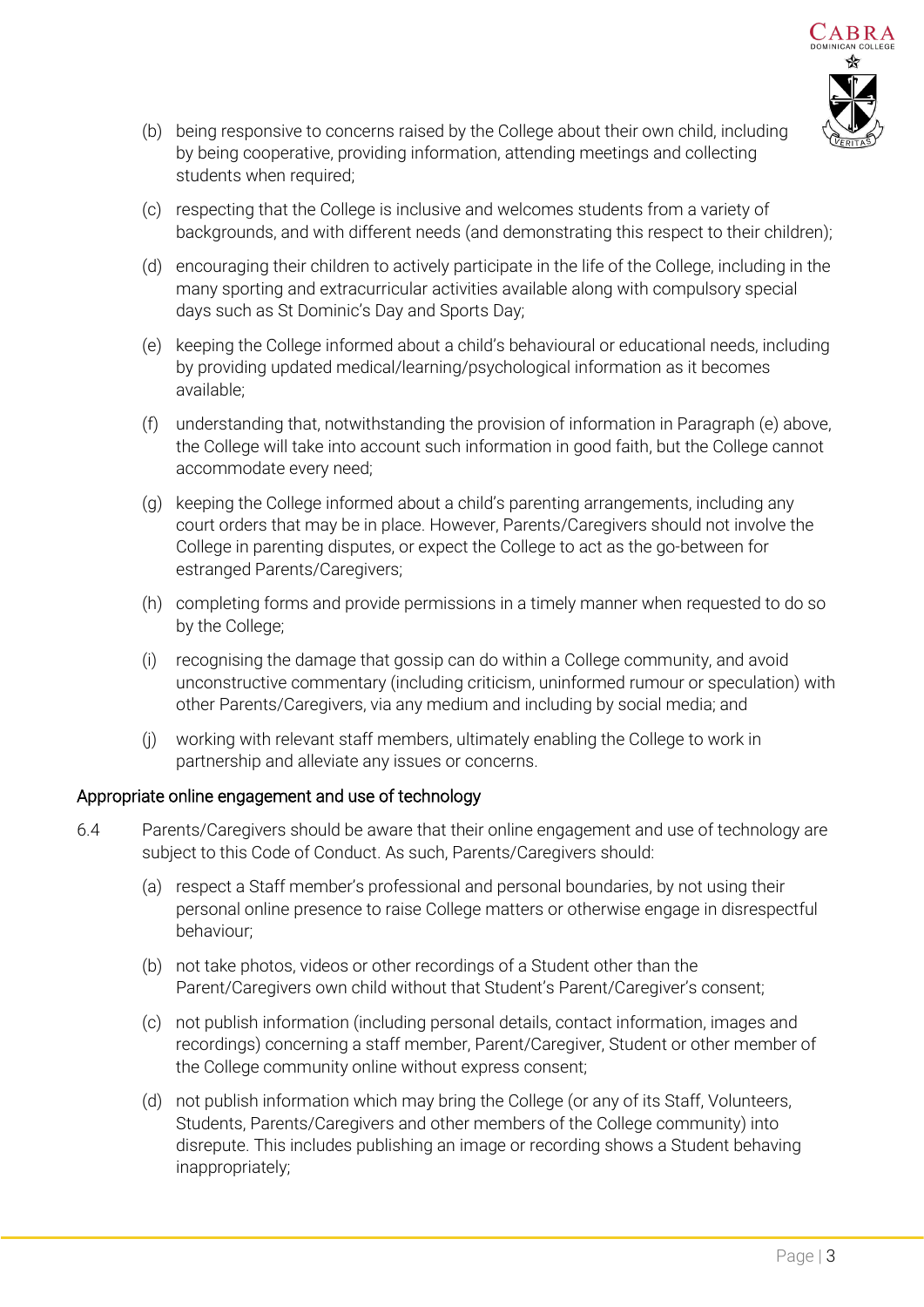

- (e) notwithstanding paragraph [\(d\) above,](#page-2-1) provide images or recordings showing a Student behaving inappropriately to a Staff such as a House Leader or Director of Student Wellbeing for appropriate follow up;
- (f) not communicate with Students other than the Parent/Caregiver's own child outside of the College, including by email or on social media, without prior consent from that Student's Parent/Caregiver;
- (g) not discuss confidential or sensitive College matters, including in relation to grievances about a particular staff member or student, online; and
- (h) not set up any online website, forum or group which features the College's name in its title or crest, or which may suggest that it is operated or sanctioned by the College.

## Model appropriate and respectful behaviours

- 6.5 When visiting College grounds, or attending College activities and events, Parent/Caregivers should model appropriate and respectful behaviours. Accordingly, Parents/Caregivers should:
	- (a) immediately proceed to the Front Office or Student Services Office upon arrival to sign in, and only enter a classroom or other student environment when invited to do so by Staff. This requirement does not apply when visiting the College only to attend an activity or event to which all members of the College community have been invited (such as weekend sports) or for drop-off or collection of a child from the College;
	- (b) demonstrate good sporting conduct and fair play when attending the College's sporting or similar events;
	- (c) comply with applicable occupational health and safety and risk-management procedures or other safety-related advice provided by Staff;
	- (d) comply with any reasonable directions given by Staff;
	- (e) show appropriate care and regard for the property of the College and others and promptly report damage to Staff;
	- (f) dress appropriately for the occasion; and
	- (g) not being under the influence of drugs or alcohol.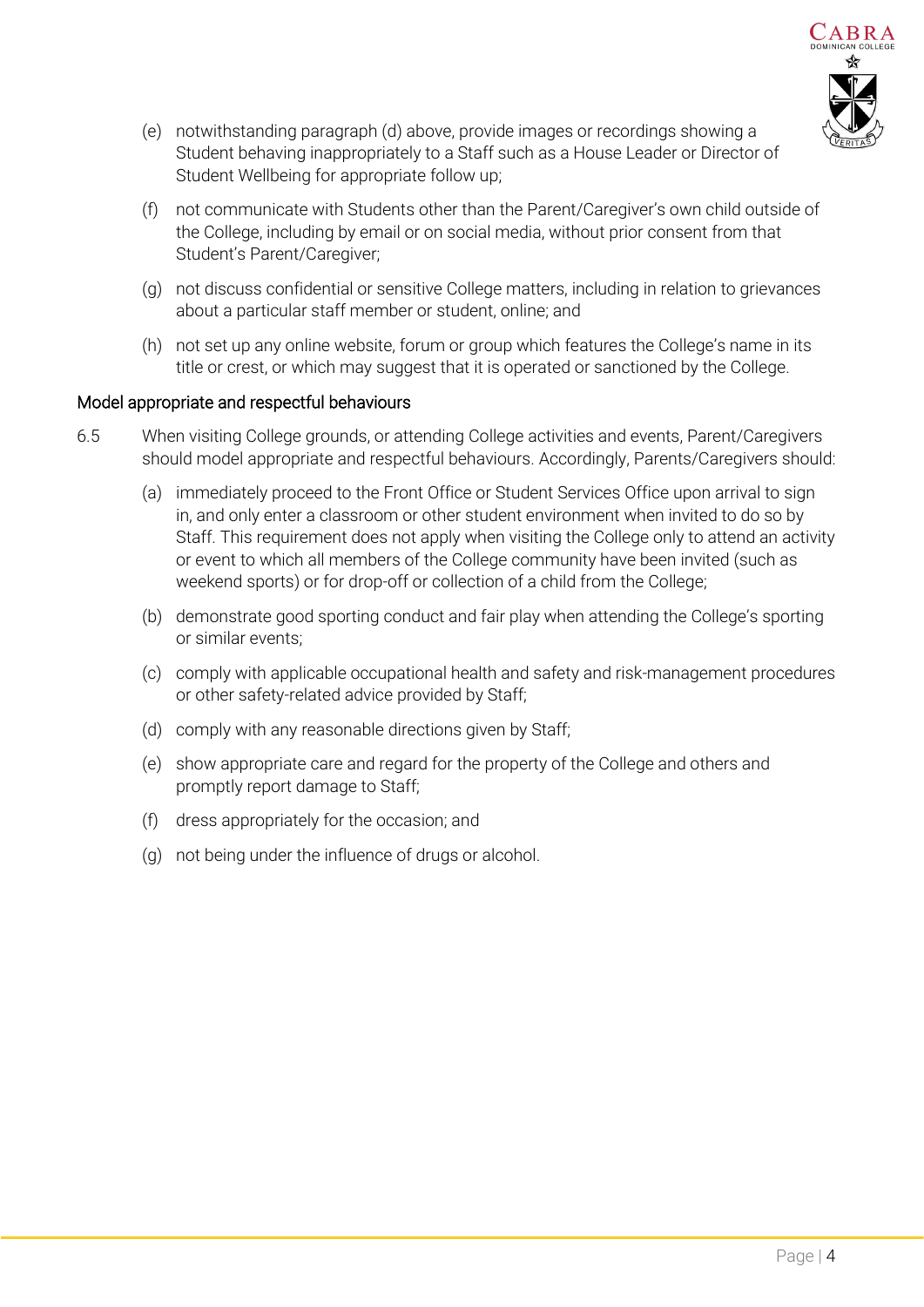

# Drop off / pick up

- 6.6 When dropping off and picking up students from the College, Parents/Caregivers are expected to ensure the health and safety of all members of our College community, as well as the wider community, at all times.
- 6.7 Parents/Caregivers must comply with all traffic rules and any College traffic management system in place. This includes adhering to applicable speed limits, observing all traffic signs
- 6.8 limiting the use of car horns (unless indicating imminent danger), and parking appropriately and safely.

#### Responsibility for others

6.9 Parent/Caregivers are expected to ensure that other individuals involved in their child's life, such as other relatives and carers, are aware of, and also comply with, this Code of Conduct.

#### Raising concerns appropriately and productively

- 6.10 The College is committed to the education and wellbeing of each student. It is therefore critical that Parents/Caregivers are able to raise genuine concerns and Grievances they may have about such matters in an appropriate, constructive and respectful forum.
- 6.11 The College's Grievance-management procedures are set out in the Grievance Policy. This policy sets out:
	- (a) how concerns and grievances may be raised with the College;
	- (b) who they should be raised with; and
	- (c) how the College will deal with these in a respectful and timely manner.

## <span id="page-4-1"></span>7 Breaches of this Code of Conduct

- 7.1 Under the Terms and Conditions of Enrolment, Parents/Caregivers agree to abide by this Code of Conduct.
- 7.2 The Principal will have absolute discretion for deciding how to best respond to concerns about a Parent/Caregiver's compliance with this Code of Conduct.
- <span id="page-4-0"></span>7.3 Where the Principal considers that a Parent/Caregiver has breached this Code of Conduct, the Principal may choose to (and not necessarily in any particular order):
	- (a) make a request that the relevant conduct immediately cease or not occur again;
	- (b) provide written warning, advising of the breach of this Code of Conduct and noting that further breaches may attract additional consequences under this Clause 7;
	- (c) ban a Parent/Caregiver from the College grounds, either for a particular period of time or permanently;
	- (d) exclude a Parent/Caregiver from College activities or events;
	- (e) impose a requirement that a Parent/Caregiver only communicate with a nominated College representative.
	- (f) termination of the contract of enrolment between Cabra Dominican College and the Parent/Caregiver, which has the effect of concluding a Student's enrolment.